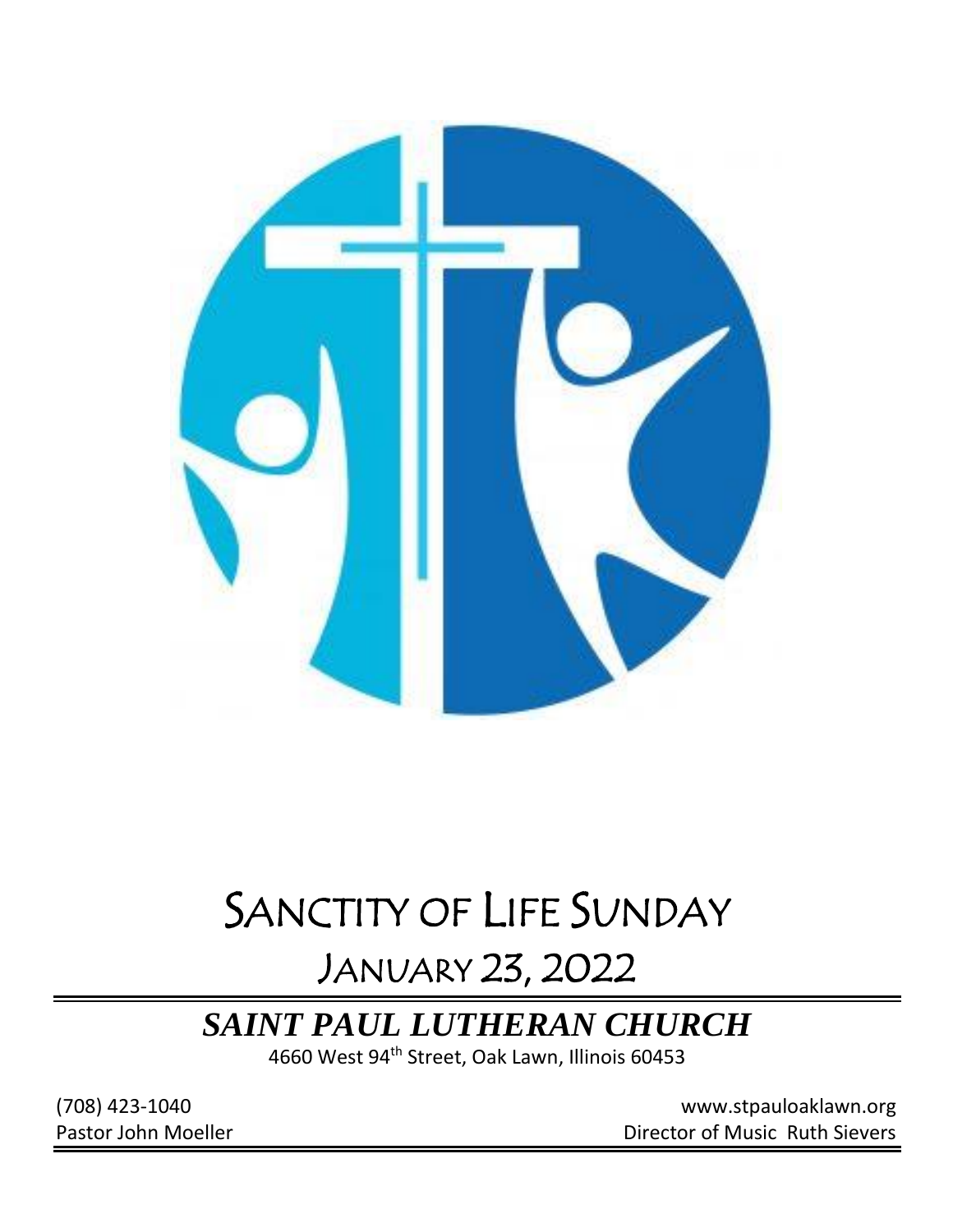## **God Chose You… and That Changes Everything!**

It is Life Sunday across our nation, as Christians everywhere reflect on the sanctity of life. Our focus today is on the clear evidence that God has given great value to *every* life, in this world and for eternity. And He's proven that, both in our creation and in the salvation that Jesus Christ has won for us all!

"You are not and never have been simply a number, a blob of tissue, or an invisible nobody. Rather, you are now and always have been God's handcrafted gift to the world." *Michelle Bauman, director of Y4Life – A Life Quote from Lutherans For Life*

|                           | Prelude                                                                                                                                                                                                           | "Prelude in G"                       |                                                                                                                                                                                                          | D. Buxtehude        |
|---------------------------|-------------------------------------------------------------------------------------------------------------------------------------------------------------------------------------------------------------------|--------------------------------------|----------------------------------------------------------------------------------------------------------------------------------------------------------------------------------------------------------|---------------------|
|                           | <b>Opening Hymn</b>                                                                                                                                                                                               | "Christ Is Made the Sure Foundation" |                                                                                                                                                                                                          | #909                |
| $\mathbf{1}$              | Christ is made the sure foundation,<br>Christ, our head and cornerstone,<br>Chosen of the Lord and precious,<br>Binding all the Church in one;<br>Holy Zion's help forever<br>And our confidence alone.           | 3                                    | Grant, we pray, to all Your faithful<br>All the gifts they ask to gain;<br>What they gain from You, forever<br>With the blessed to retain;<br>And hereafter in Your glory<br>Evermore with You to reign. |                     |
| 2                         | To this temple, where we call You,<br>Come, O Lord of hosts, and stay;<br>Come with all Your loving-kindness,<br>Hear Your people as they pray;<br>And Your fullest benediction<br>Shed within these walls today. | $\triangle 4$                        | Praise and honor to the Father,<br>Praise and honor to the Son,<br>Praise and honor to the Spirit,<br>Ever three and ever one:<br>One in might and one in glory<br>While unending ages run!              | Text: Public domain |
|                           | <b>Invocation</b>                                                                                                                                                                                                 |                                      |                                                                                                                                                                                                          |                     |
| $\left[\mathbf{P}\right]$ | In the name of God the Father,                                                                                                                                                                                    |                                      |                                                                                                                                                                                                          |                     |

- **C** Who creates every life.
- $\mathbf{P}$  In the name of God the Son,
- C **Who has redeemed every life.**
- $\left| \mathbf{P} \right|$  In the name of God the Holy Spirit,
- C **Who calls every life to be children of God.**
- $\mathbf{P}$  In the name of our Triune God, Father, Son and Holy Spirit,
- C **Amen.**

#### **Confession and Absolution**

 $\mathbf{P}$  I have no pleasure in the death of anyone, declares the Lord God; therefore, repent and live.

#### *We pause to remember and repent of our sins before Almighty God*

- $\left[ \mathbf{P} \right]$  Almighty and merciful God, we confess that we stand guilty before You.
- C **We stand in violation of Your Law, rebellious and disobedient against Your words and ways.**
- $\left| \mathbf{P} \right|$  We stand under judgment, deserving of Your present and eternal punishment.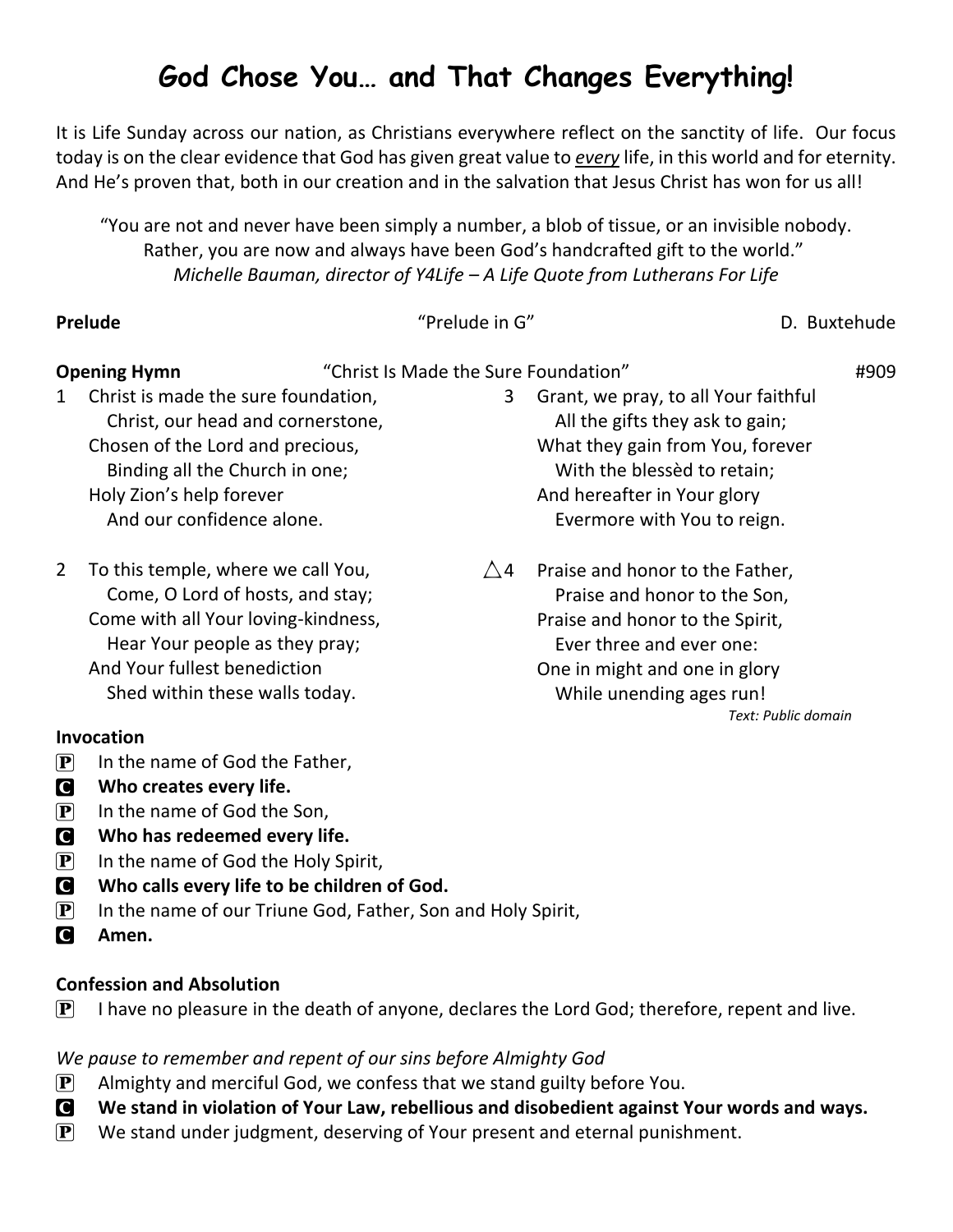- C **We have stood silent and inactive toward sin and Satan. We have stood angry and accusing toward You and each other. We have stood heedless of our neighbors' safety, survival, and salvation.**
- $\left| \mathbf{P} \right|$  We have stood determining life's worth by what one has done or is unable to do. We have stood dead in our trespasses from conception and enslaved by our sin unto death.
- C **Here we stand in need of Your forgiveness and grace. God help us repent and believe and live by Your Son's life, death, and resurrection as our Savior. Amen.**
- $\mathbf{P}$  Jesus Christ, the Son of God, has come and intercedes that you may have life. His eternal servanthood proclaims and defends the value of every human being. He has suffered as your substitute, shed His blood for you, risen from the dead, and sent His Spirit so that we may know and receive the many blessings of abundant and everlasting life. As a called and ordained servant of Christ and by His authority, I forgive you all your sins in the name of the Father and of the  $\pm$ Son and of the Holy Spirit.
- C **Amen.**

## $H$  WORD  $H$

**Psalm** *Psalm 139:1-2, 7-16; antiphon: v. 1*

- $\mathbf{P}$  O LORD, you have searched me and known me!
- C **You know when I sit down and when I rise up; You discern my thoughts from afar.**
- $\mathbf{P}$  Where shall I go from your Spirit? Or where shall I flee from your presence?
- C **If I ascend to heaven, you are there! If I make my bed in Sheol, you are there!**
- $\left| \mathbf{P} \right|$  If I take the wings of the morning and dwell in the uttermost parts of the sea,
- C **even there your hand shall lead me, and your right hand shall hold me.**
- $\mathbf{P}$  For you formed my inward parts; you knitted me together in my mother's womb.
- C **I praise you, for I am fearfully and wonderfully made. Wonderful are your works; my soul knows it very well.**
- $\left| \mathbf{P} \right|$  My frame was not hidden from you when I was being made in secret, intricately woven in the depths of the earth. Your eyes saw my unformed substance;
- C **in your book were written, every one of them, the days that were formed for me, when as yet there was none of them.**
- $\mathbf{P}$  Glory be to the Father and to the Son and to the Holy Spirit,
- C **As it was in the beginning, is now, and will be forever. Amen. O Lord, you have searched me and known me!**

#### **Prayer of the Day**

- $\left| \mathbf{P} \right|$  The Lord be with you.
- C **And also with you.**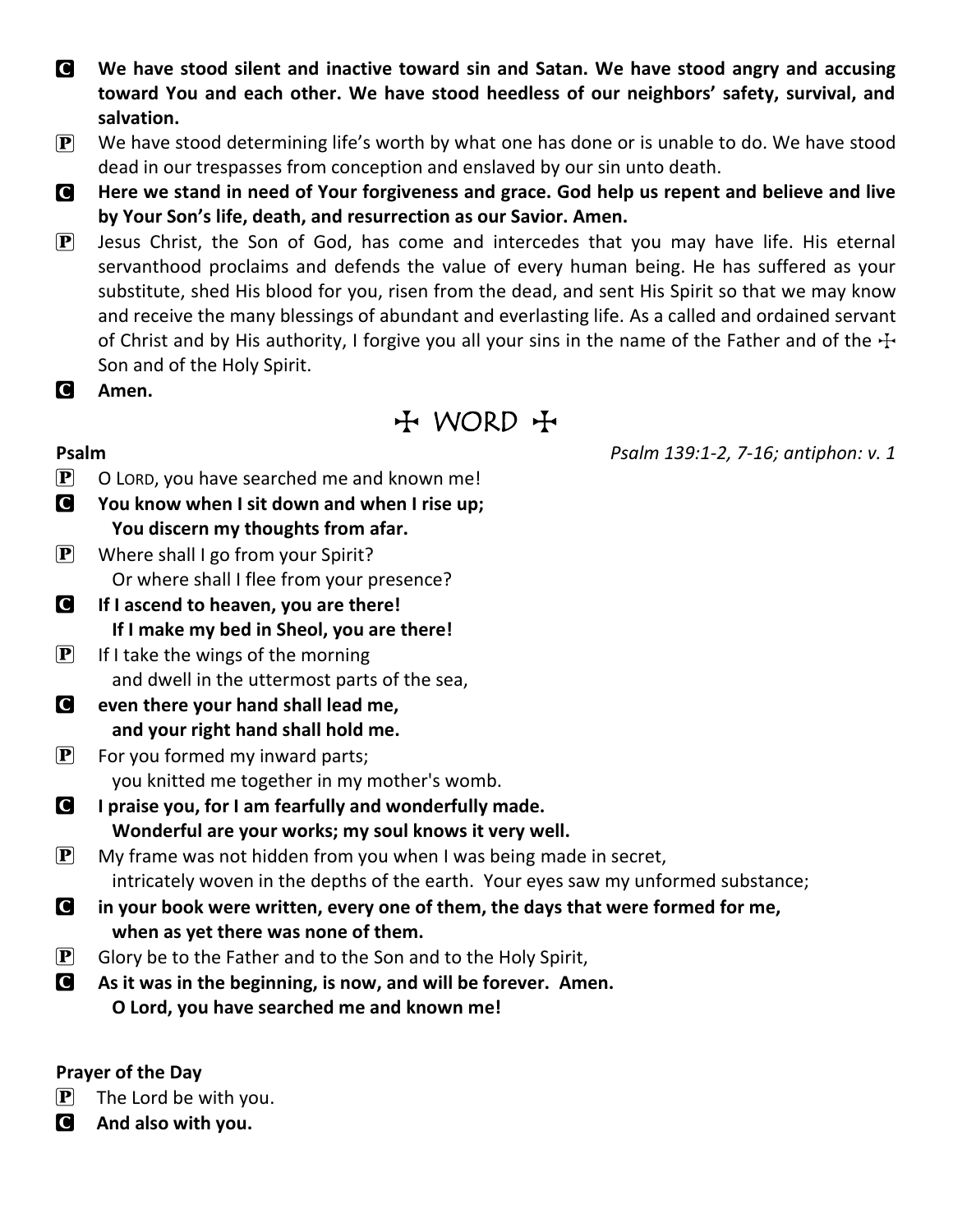$\mathbf{P}$  Heavenly Father, before the foundation of the world, You chose us in Christ to be Your sons and daughters. Grant us to behold every human life as created, redeemed, and called to be Your precious treasures, that we receive each neighbor as a gift and privilege with whom we may rejoice as brothers and sisters in Your everlasting kingdom; through the same Jesus Christ, Your Son, our Lord, who lives and reigns with You and the Holy Spirit, one God, now and forever.

C **Amen.**

#### **Old Testament Reading**  $\qquad \qquad \qquad +$  The Servant of the Lord  $\qquad \qquad +$  *Isaiah 49:1–7*

 $1$ Listen to me, O coastlands, and give attention, you peoples from afar. The LORD called me from the womb, from the body of my mother he named my name. <sup>2</sup>He made my mouth like a sharp sword; in the shadow of his hand he hid me; he made me a polished arrow; in his quiver he hid me away.  $3$ And he said to me, "You are my servant, Israel, in whom I will be glorified." <sup>4</sup>But I said, "I have labored in vain; I have spent my strength for nothing and vanity; yet surely my right is with the LORD, and my recompense with my God." <sup>5</sup>And now the LORD says, he who formed me from the womb to be his servant, to bring Jacob back to him; and that Israel might be gathered to him— for I am honored in the eyes of the LORD, and my God has become my strength—  $6$ he says: "It is too light a thing that you should be my servant to raise up the tribes of Jacob and to bring back the preserved of Israel; I will make you as a light for the nations, that my salvation may reach to the end of the earth." <sup>7</sup>Thus says the LORD,

the Redeemer of Israel and his Holy One, to one deeply despised, abhorred by the nation, the servant of rulers: "Kings shall see and arise; princes, and they shall prostrate themselves; because of the LORD, who is faithful, the Holy One of Israel, who has chosen you."

 $\Box$  This is the Word of the Lord.

C **Thanks be to God.**

| <b>Anthem of Praise Solo</b> | "How Precious Is the Book Divine" | LW Hymnal #332 |
|------------------------------|-----------------------------------|----------------|
|                              |                                   |                |

Epistle The T<sub>1</sub> Cod Chose What is Weak T *1 Corinthians 1:26–31* <sup>26</sup>For consider your calling, brothers: not many of you were wise according to worldly standards, not many were powerful, not many were of noble birth.  $^{27}$ But God chose what is foolish in the world to shame the wise; God chose what is weak in the world to shame the strong;  $^{28}$  God chose what is low and despised in the world, even things that are not, to bring to nothing things that are,  $^{29}$ so that no human being might boast in the presence of God. <sup>30</sup>He is the source of your life in Christ Jesus, whom God made our wisdom and our righteousness and sanctification and redemption.  $31$ Therefore, as it is written, "Let the one who boasts, boast in the Lord."

- $\[\mathbf{\overline{L}}\]$  This is the Word of the Lord.
- C **Thanks be to God.**

Holy Gospel **The Cospel** T I Chose You  $\ddot{\mathrm{f}}$  I Chose You  $\ddot{\mathrm{f}}$  T Chose You  $\ddot{\mathrm{f}}$  T  $John$  15:12–17

 $\mathbf{P}$  The Holy Gospel according to St. John, the fifteenth chapter.

### **G** Glory to You, O Lord.

 $12^{\mu}$ This is my commandment, that you love one another as I have loved you.  $13^{\mu}$ Greater love has no one than this, that someone lays down his life for his friends. <sup>14</sup>You are my friends if you do what I command you. <sup>15</sup>No longer do I call you servants, for the servant does not know what his master is doing; but I have called you friends, for all that I have heard from my Father I have made known to you.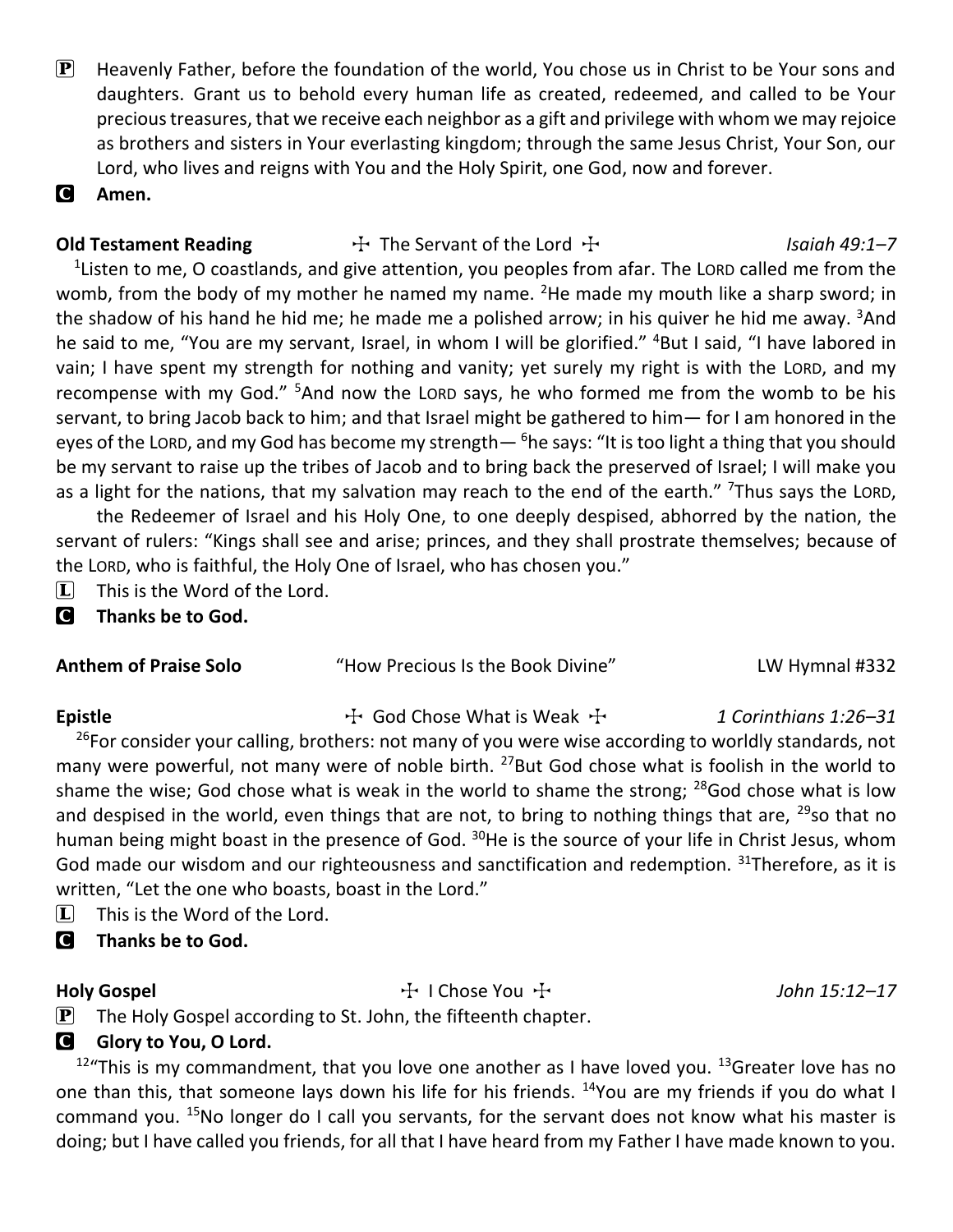$16$ You did not choose me, but I chose you and appointed you that you should go and bear fruit and that your fruit should abide, so that whatever you ask the Father in my name, he may give it to you. <sup>17</sup>These things I command you, so that you will love one another.

- $\left[ \mathbf{P} \right]$  This is the Gospel of the Lord.
- C **Praise to You, O Christ.**

| $H$ Confession of Faith $H$ | Nicene Creed |
|-----------------------------|--------------|
|-----------------------------|--------------|

| I believe in one God,                       | And the third day He rose again according   |  |  |
|---------------------------------------------|---------------------------------------------|--|--|
| the Father Almighty,                        | to the Scriptures                           |  |  |
| maker of heaven and earth                   | and ascended into heaven                    |  |  |
| and of all things visible and invisible.    | and sits at the right hand of the Father.   |  |  |
| And in one Lord Jesus Christ,               | And He will come again with glory to jue    |  |  |
| the only-begotten Son of God,               | both the living and the dead,               |  |  |
| begotten of His Father before all worlds,   | whose kingdom will have no end.             |  |  |
| God of God, Light of Light,                 | And I believe in the Holy Spirit,           |  |  |
| very God of very God,                       | the Lord and giver of life,                 |  |  |
| begotten, not made,                         | who proceeds from the Father and the        |  |  |
| being of one substance with the Father,     | who with the Father and the Son togeth      |  |  |
| by whom all things were made;               | is worshiped and glorified,                 |  |  |
| who for us men and for our salvation came   | who spoke by the prophets.                  |  |  |
| down from heaven                            | And I believe in one holy Christian and     |  |  |
| and was incarnate by the Holy Spirit of the | apostolic Church,                           |  |  |
| virgin Mary                                 | I acknowledge one Baptism for the           |  |  |
| and was made man;                           | remission of sins,                          |  |  |
| and was crucified also for us under Pontius | and I look for the resurrection of the de   |  |  |
| Pilate. He suffered and was buried.         | and the life $\pm$ of the world to come. An |  |  |

| to the Scriptures                              |  |
|------------------------------------------------|--|
| and ascended into heaven                       |  |
| and sits at the right hand of the Father.      |  |
| And He will come again with glory to judge     |  |
| both the living and the dead,                  |  |
| whose kingdom will have no end.                |  |
| And I believe in the Holy Spirit,              |  |
| the Lord and giver of life,                    |  |
| who proceeds from the Father and the Son,      |  |
| who with the Father and the Son together       |  |
| is worshiped and glorified,                    |  |
| who spoke by the prophets.                     |  |
| And I believe in one holy Christian and        |  |
| apostolic Church,                              |  |
| I acknowledge one Baptism for the              |  |
| remission of sins,                             |  |
| and I look for the resurrection of the dead    |  |
| and the life $\pm$ of the world to come. Amen. |  |

**Sermon Hymn** "Lord, 'Tis Not That I Did Choose Thee" #573

1 Lord, 'tis not that I did choose Thee; That, I know, could never be; For this heart would still refuse Thee Had Thy grace not chosen me. Thou hast from the sin that stained me Washed and cleansed and set me free And unto this end ordained me,

That I ever live to Thee.

2 It was grace in Christ that called me, Taught my darkened heart and mind; Else the world had yet enthralled me, To Thy heav'nly glories blind. Now I worship none above Thee;

 For Thy grace alone I thirst, Knowing well that, if I love Thee, Thou, O Lord, didst love me first.

 $\triangle$ 3 Praise the God of all creation; Praise the Father's boundless love. Praise the Lamb, our expiation, Priest and King enthroned above. Praise the Spirit of salvation, Him by whom our spirits live. Undivided adoration To the great Jehovah give. *Text: Public domain*

#### **Sermon**

**Prayer of the Church**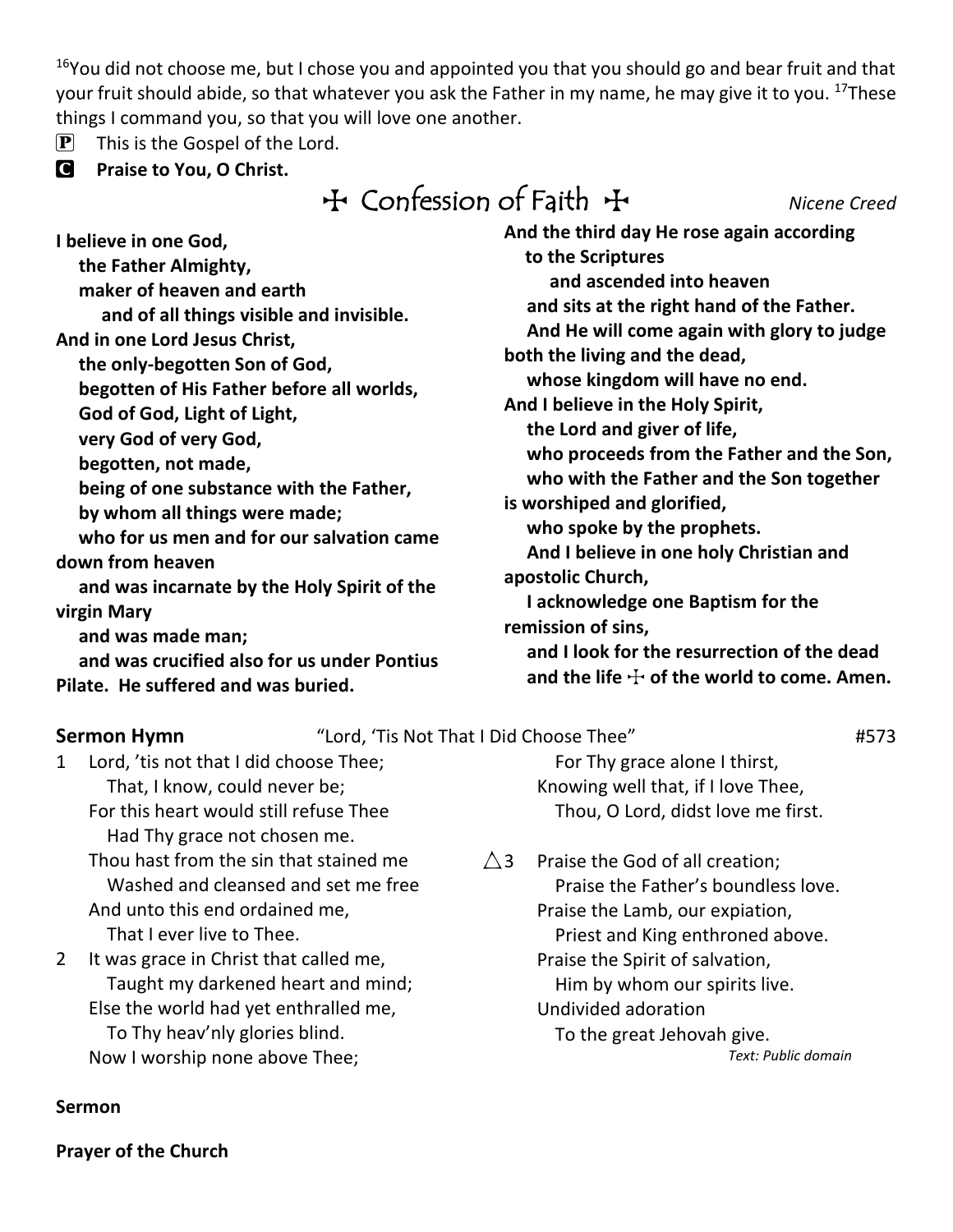**Offering**—*may be left in the offering plates near the doors as you leave. Those worshipping at home may continue to mail or drop off offerings at the church office, and on-line giving is available to everyone on our website at [www.stpauloaklawn.org.](http://www.stpauloaklawn.org/) For information about regular electronic giving, please contact the church office.* 

#### **Offertory Meditation**

## $H$  SACRAMENT +

#### **Preface**

 $\left[\mathbf{P}\right]$  The Lord be with you.

- C **And also with you.**
- $[P]$  Lift up your hearts.
- C **We lift them to the Lord.**
- $\left| \mathbf{P} \right|$  Let us give thanks to the Lord our God.
- C **It is right to give Him thanks and praise.**

### **Proper Preface**

#### **The Lord's Prayer**

C Our Father who art in heaven...

### **Words of Our Lord**

#### **Pax Domini**

- $\mathbf{P}$  The peace of the Lord be with you always.
- C **Amen.**

## + DISTRIBUTION of the SACRAMENT +

- 1 Once He came in blessing, All our sins redressing; Came in likeness lowly, Son of God most holy; Bore the cross to save us; Hope and freedom gave us.
- 2 Now He gently leads us; With Himself He feeds us Precious food from heaven, Pledge of peace here given, Manna that will nourish Souls that they may flourish.
- "Once He Came in Blessing" #333
	- 3 Soon will come that hour When with mighty power Christ will come in splendor And will judgment render, With the faithful sharing Joy beyond comparing.
	- 4 Come, then, O Lord Jesus, From our sins release us. Keep our hearts believing, That we, grace receiving, Ever may confess You Till in heav'n we bless You.

*Text (sts. 1, 4): Public domain Text (sts. 2–3): © 2006 Concordia Publishing House. Used by permission: LSB Hymn License no. 110001400*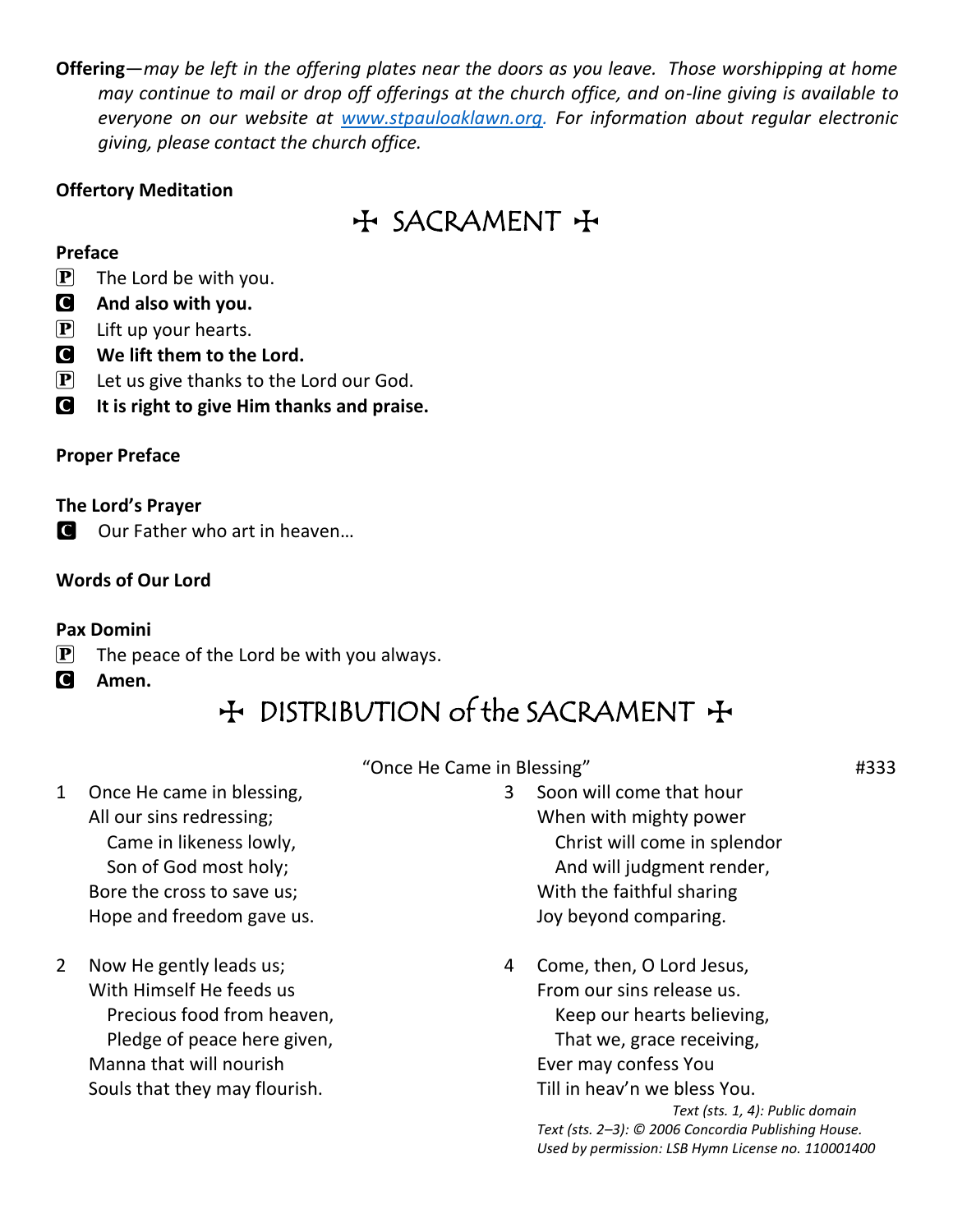"Chief of Sinners Though I Be" #611 sts. 1-4

- 1 Chief of sinners though I be, Jesus shed His blood for me, Died that I might live on high, Lives that I might never die. As the branch is to the vine, I am His, and He is mine.
- 2 Oh, the height of Jesus' love, Higher than the heav'ns above, Deeper than the depths of sea, Lasting as eternity! Love that found me—wondrous thought! Found me when I sought Him not.
- 3 Only Jesus can impart Balm to heal the wounded heart, Peace that flows from sin forgiv'n, Joy that lifts the soul to heav'n, Faith and hope to walk with God In the way that Enoch trod.
- 4 Chief of sinners though I be, Christ is all in all to me; All my wants to Him are known, All my sorrows are His own. He sustains the hidden life Safe with Him from earthly strife. *Text: Public domain*

### **Communion Blessing**

 $\mathbf{P}$  The Body and Blood of our Lord Jesus Christ strengthen and preserve you in body and soul to life everlasting. Depart  $+$  in peace.

### **Closing Prayer**

### **Benediction**

**Closing Hymn** "Go, My Children, with My Blessing" **#922** 

- 1 Go, My children, with My blessing, Never alone.
	- Waking, sleeping, I am with you; You are My own.
		- In My love's baptismal river
		- I have made you Mine forever.
	- Go, My children, with My blessing— You are My own.
- 2 Go, My children, sins forgiven,
	- At peace and pure.
	- Here you learned how much I love you, What I can cure.
		- Here you heard My dear Son's story;
	- Here you touched Him, saw His glory. Go, My children, sins forgiven,
		- At peace and pure.
- 3 Go, My children, fed and nourished, Closer to Me; Grow in love and love by serving, Joyful and free. Here My Spirit's power filled you; Here His tender comfort stilled you. Go, My children, fed and nourished, Joyful and free.
- 4 I the Lord will bless and keep you And give you peace;
	- I the Lord will smile upon you And give you peace: I the Lord will be your Father, Savior, Comforter, and Brother.
	- Go, My children; I will keep you And give you peace. *Text: © 1983 Concordia Publishing House. Used by permission: LSB Hymn License no. 110001400*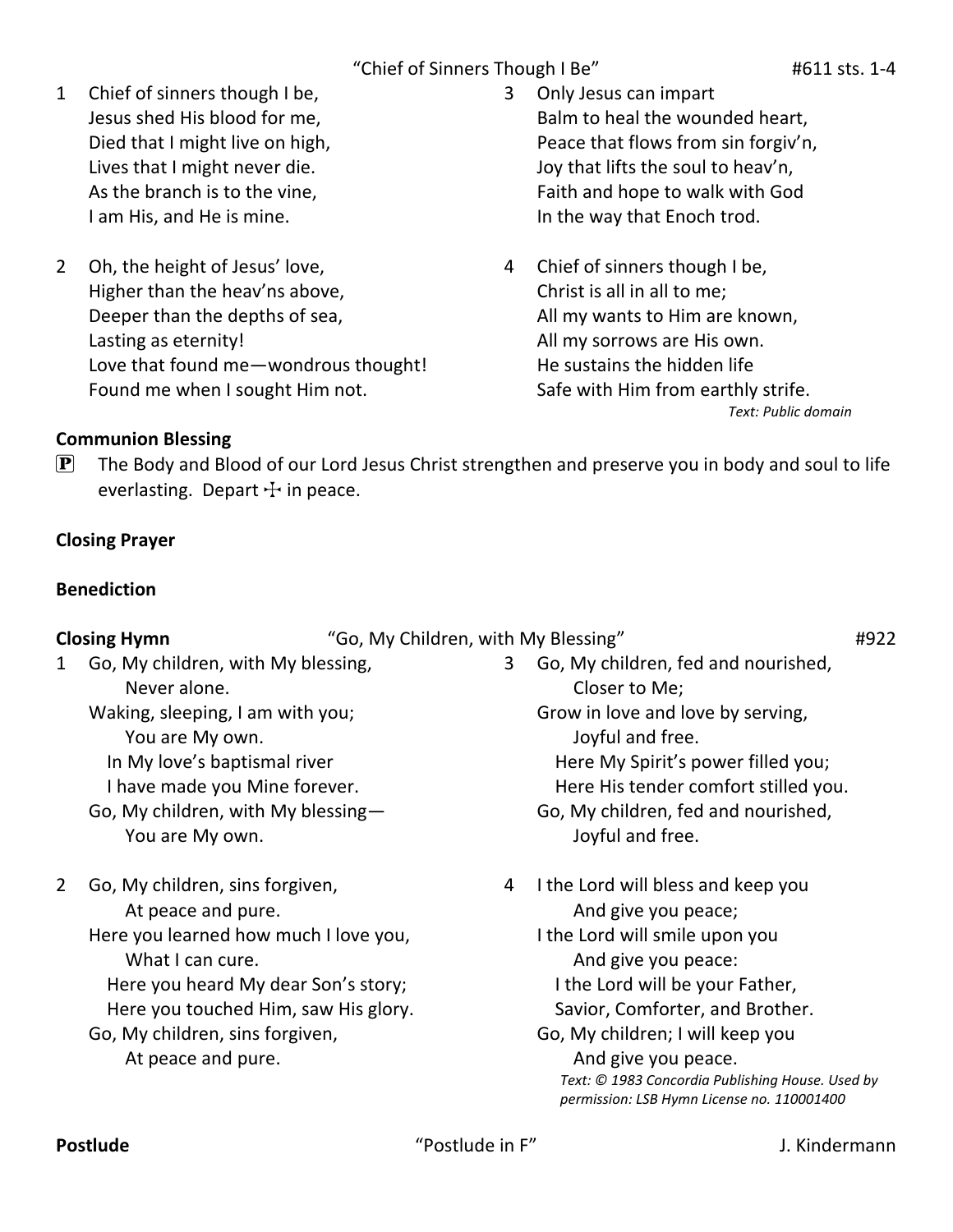TTTTTTTTTTTTTTTTTTTTTTTTTTTTTTTTTTTTTTTTTTTTT

## ACKNOWLEDGMENTS AND THANKS

**Vocalist:** Stan Wirtschoreck **Lector:** Marilyn Bitner **Altar Care:** Martha Moeller

Unless otherwise indicated, Scripture quotations are from the ESV® Bible (The Holy Bible, English Standard Version® ), copyright © 2001 by Crossway, a publishing ministry of Good News Publishers. Used by permission. All rights reserved.

Created by Lutheran Service Builder © 2022 Concordia Publishing House.

TTTTTTTTTTTTTTTTTTTTTTTTTTTTTTTTTTTTTTTTTTTTT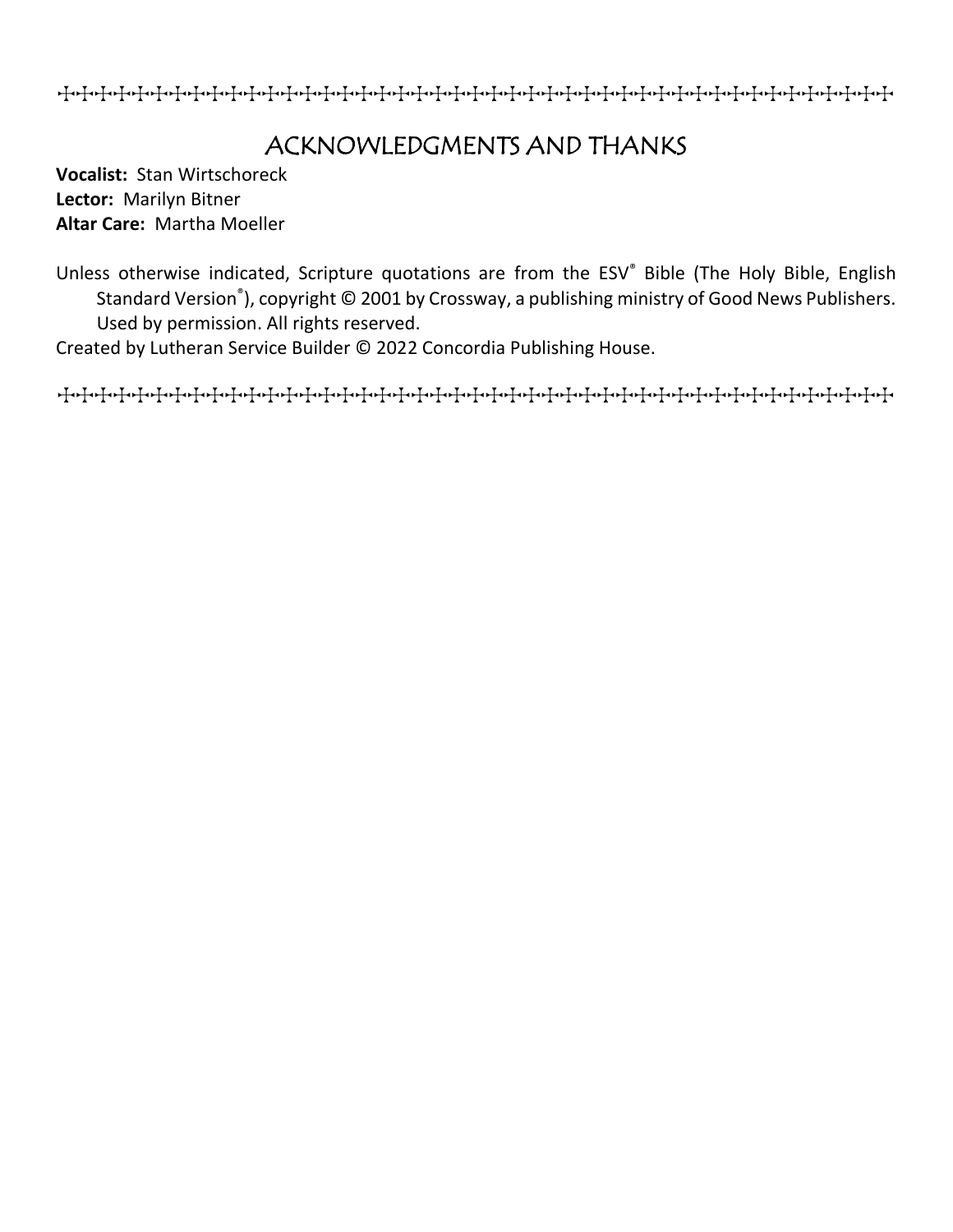## **ITEMS NEEDED MOST BY THE SOUTHSIDE PREGNANCY CENTER**

- **Diapers size 4, 5 & 6**
- **Wipes (running extremely low)**
- **Enfamil Gentlease Formula (purple can)**
- **Baby clothes boy & girl (12 months & up)**
- **Toddler clothes & shoes (All toddler sizes boy & girl up to 4T – running low)**
- **Baby Wash (Johnson & Johnson, Aveeno, Hello Bello, Dove, etc.)**
- **Baby Lotion**
- **Diaper Rash Cream**
- **Bottles (Avent, Mam, Nuk, Parent's Choice)**